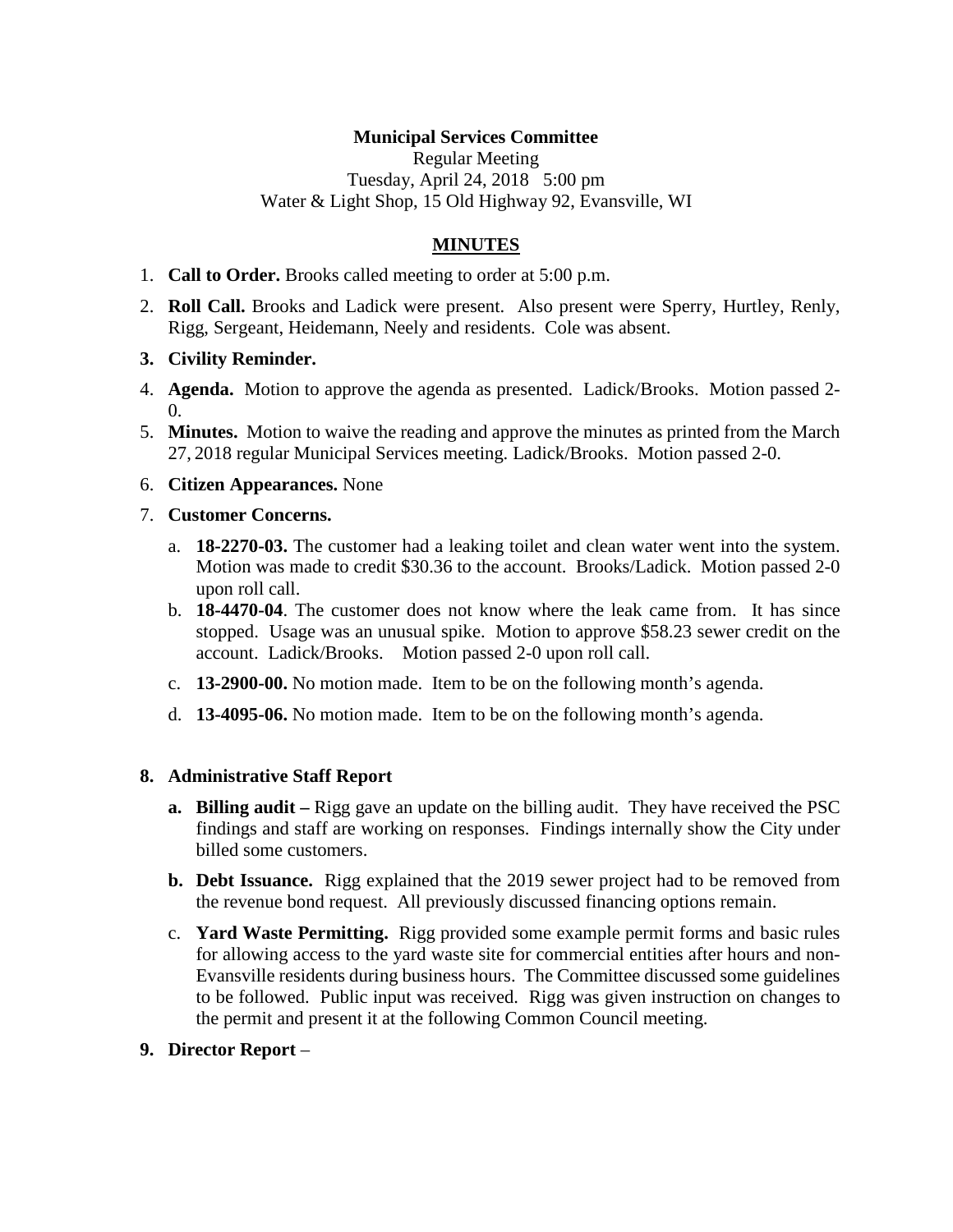- **a. Parks and Recreation Report** The Duck House needs attention. The bathrooms had a leak due to recent weather changes. The pool deck is getting a new finish for the safety of the patrons.
- **b. Capital.** Renly spoke on some future needs and items needing replacement. Costs for the sewer camera were higher than anticipated. More investigation is needed to see if more economical solutions can be made. Grinder for the trees came in cheaper. Road maintenance schedule is being finalized.
- **c. Tree Plantings.** Residents are calling City Hall and DPW wanting their tree replaced in the parking at the City's expense. Staff have some money set aside for replanting and will have to increase the 2019 budget to compensate for the ash tree removal.
- **d. AMI Project (Placeholder) –** Sperry and Rigg gave an update. Country routes are nearly finished leaving 15 to be replaced and another 1,000 throughout the whole service area.
- **e. Updates on water wells –** Communication with the DNR on the mixing plan continues.
- **f. Summer Help.** The City is expecting all of last seasonal employees to return. There was discussion on how this is to be presented to the committee in the future. Rigg stated that the policy manual says for budgeted non department head positions the committees are to be informed of job advertisement.

## **10. City Engineer Report**

- **a. Westfield Meadows & Windmill Ridge (Placeholder)** Nothing to report
- b. **WWTP (Placeholder)** Funding paperwork is progressing. Start date is expected mid-May.
- c. **Franklin/Jackson/Kinsey reconstruction** the Committee discussed that private individuals could construct their own sidewalks and driveways. There are standards they have to meet and they have to wait until the engineer and contractor set the elevations for the sidewalks and curbs. Curb line and gutter has to be done under the contract.
- **d. Westside Booster Station** No new updates. Waiting on comments.

# 11. **WPPI Report.**

- a. **Written report.** A local business is likely not going to move forward on that solar project at this time but staff will continue to work with them and their needs. We have been in contact with local business to set up a meeting to and introduce our new Municipal Services Director. WPPI assisted in getting some LED lighting in the building inspector's office at City Hall. Neeley met with a local small business to help them with some LED upgrades. Neeley met with staff to update our billing form to meet PSC requirements. Neeley and staff continue working with the school district to go over their energy concerns.
- b. **Donation to SADD After-Prom Party.** The committee typically does not offer the same grant money to the same charity every year. The committee tends to spread the funding around. Last year's donation was \$1,000. Motion was made to provide \$500 donation for 2018 with the understanding this donation will not happen for a few years